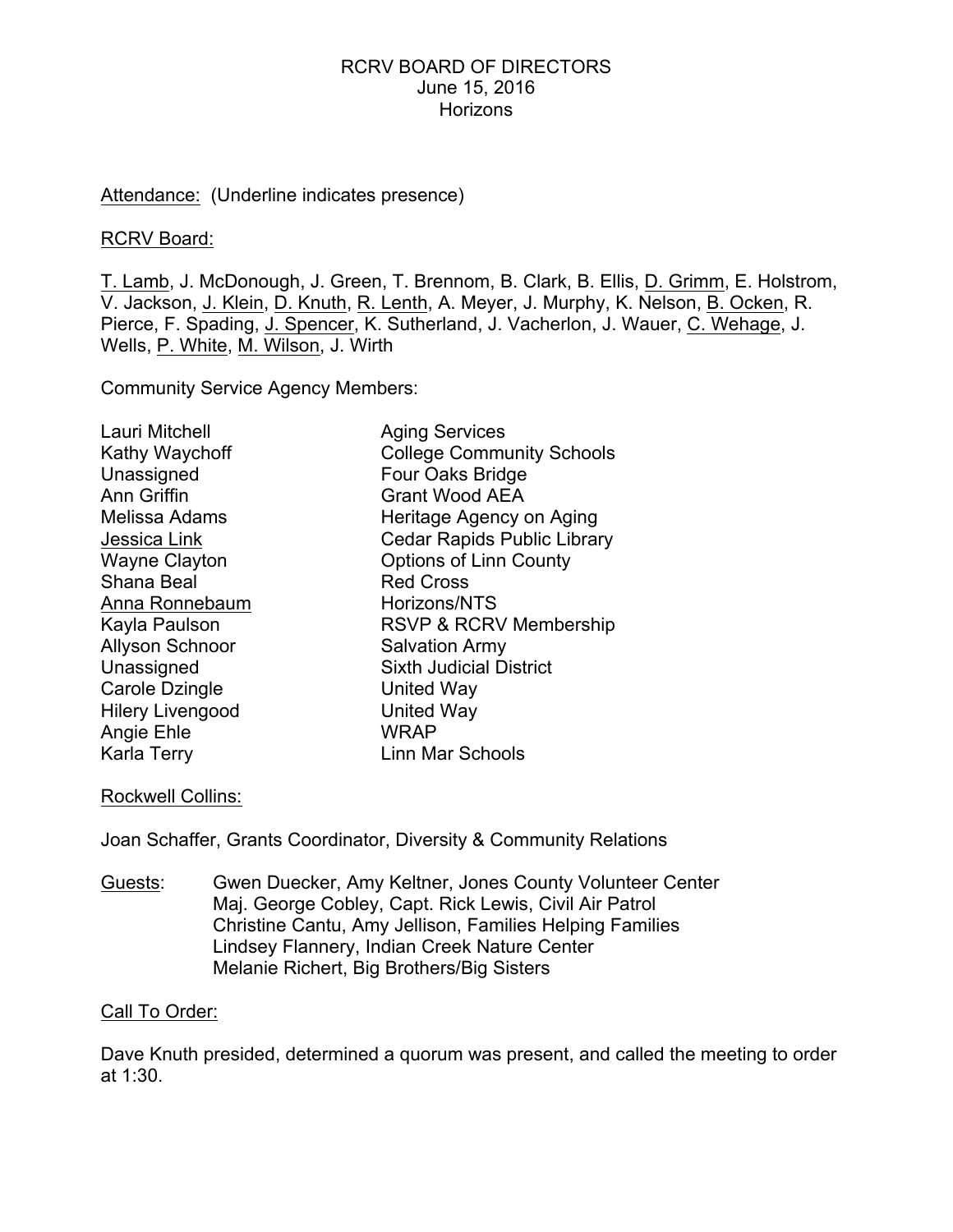Minutes: Draft minutes of the April and May board meetings were presented and are also on our web site. D. Grimm moved, with a J. Kline second, to accept both sets of minutes. Motion passed.

Presentation: The presentation today was the 2016 RCRV Charitable Grant Program awards. The organizations and the reward amounts were:

| <b>Families Helping Families</b>     | \$1000 |
|--------------------------------------|--------|
| <b>Civil Air Patrol</b>              | 5000   |
| <b>Big Brothers, Big Sisters</b>     | 3000   |
| <b>Jones County Volunteer Center</b> | 1500   |
| <b>Horizons</b>                      | 2000   |
| Indian Creek Nature Center           | 2500   |

Each recipient gave a brief description of the intended use of the awards, after introduction by their respective RCRV sponsor. These descriptions and sponsor names are presumably available on our web site.

Phil White, leader of the Charitable Grant Program for the year, requested input from the board and the membership of RCRV to define the theme for the 2017 CGP.

Old Business: None

New Business: None

Joan Schaffer – Rockwell Collins: Not present, no report

Partner Agency Reports

Jessica Link – Cedar Rapids Public Library

- For the  $50<sup>th</sup>$  summer season, the CRPL is accepting volunteers
- 2500 kids signed up for Summer Reading
- Goal 5000 minutes of reading
- Kids-On-Course helping to encourage reading
- Last year the program had 250 volunteers
- CRPL needs 75 volunteers each week

### Anna Ronnebaum – Horizons

• Meals on wheels continues to seek volunteers, including drivers

Kayla Paulson – United Way 55+ Initiative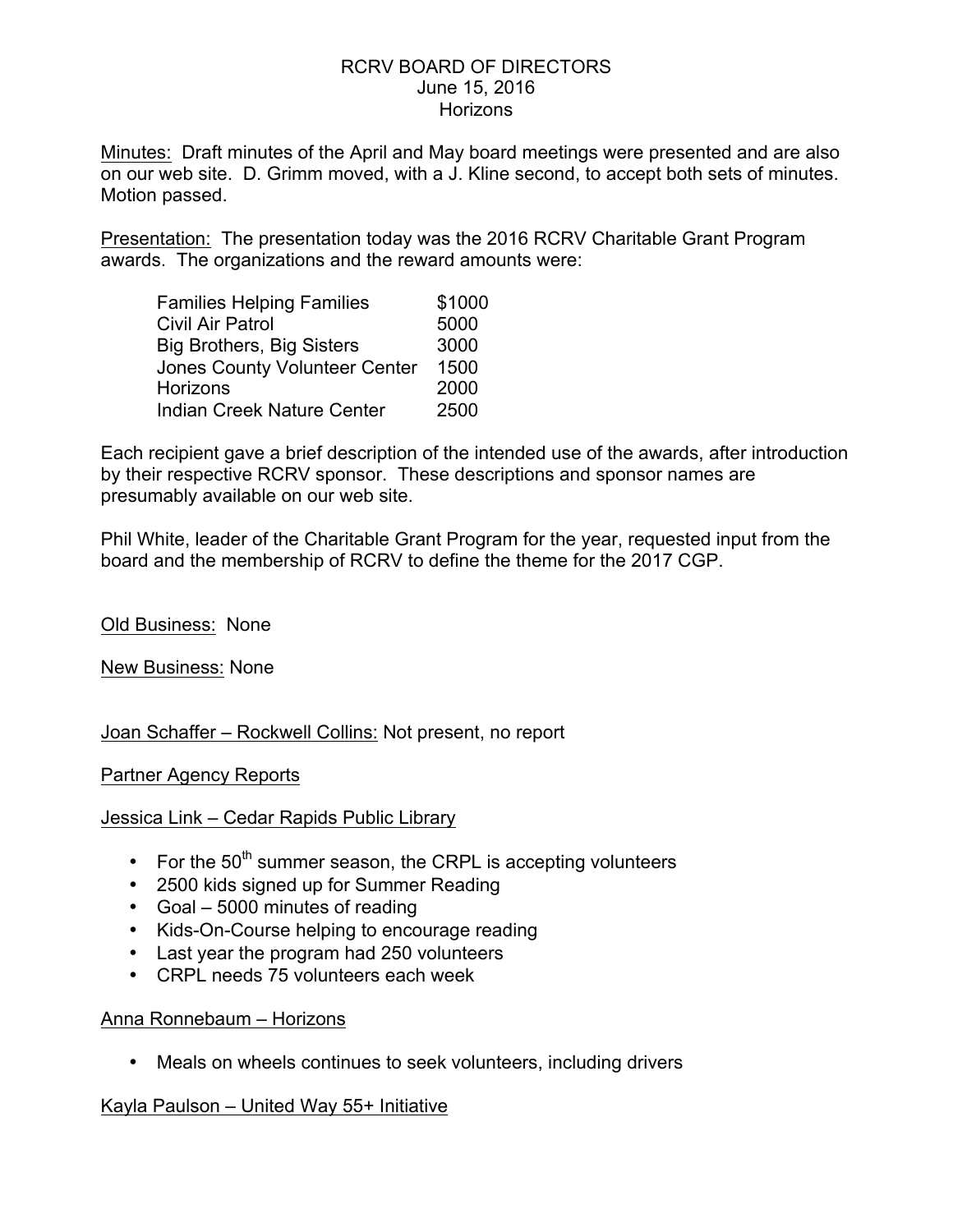As we wrap up a fiscal and grant year I am requesting that people get their hours up to date through June 2016. We share the hours and agencies served in our grant report, United Way's Annual Report, and 55+ Initiative's Annual Report. Many of you do not need/want the personal recognition; these hours help recognize agencies, volunteer roles, and the collective impact of the 55+ Initiative and RCRV.

We are preparing to do a Baby Boomer Volunteer Engagement Survey. If you are interested in being in the test group to take the initial survey, please call or email Kayla Paulson at 319.398.5372 x837 or KPaulson@uweci.org.

Pen Pal Program – Next month we will be matching 300 students with pen pals. Please consider being a short-term pen pal this summer and write to a child attending the Kids on Course Summer Academy. Please call or email Kayla Paulson at 319.398.5372 x837 or KPaulson@uweci.org if you are interested/want to learn more!

During the remainder of June, I will be only in the office for two days. I will be taking vacation and presenting at national conference. I will have limited access to email and voicemail during that time so please be patient. I will get back to you as I can.

If you are interested in connecting with new or additional volunteer opportunities in the community, please contact Kayla Paulson at 319.398.5372 x837 or KPaulson@uweci.org.

# Committee Reports

John McDonough - Community Projects: Terry Lamb continues to report on the Thursday meeting. The meeting room at the Boyson Road Kirkwood facility will probably change in September.

# Jim Klein, Bill Ellis - Data Base:

- Updated database for obituaries provided by Jim Green's wife
- Generated a file of deleted and changed records and sent it to Kayla

The data base increased by 365 retirees with Iowa addresses, 244 of which took the special retirement offer in 2015. There has been relatively large turnover in Rockwell Collins employees.

# Kayla Paulson – Membership, Retention:

RCRV Onboarding and Orientations are offered on an as needed basis. If you know a fellow retiree that is interested in joining, please have them contact Kayla Paulson at 319.398.5372 x837 or KPaulson@uweci.org. We will be sending an email to the "blue light special" retirees in July.Stats for May 2016